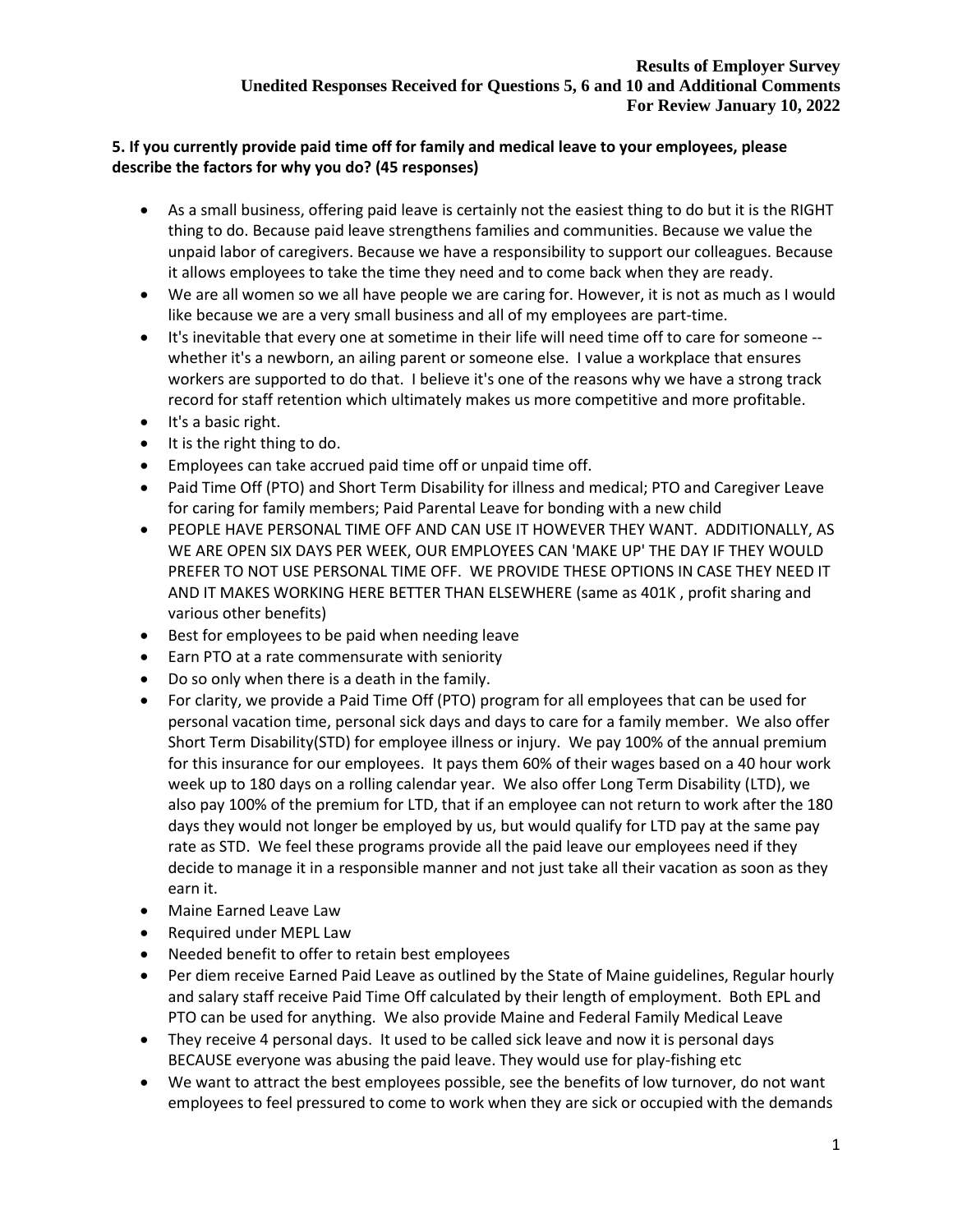of caring for loved ones, and simply feel that it is the right thing to do. After many years of offering generous paid leave policies, we are convinced that it is the right decision economically as a business. It is one of those areas where doing the right thing and being more profitable go hand in hand.

- It's the right thing to do, it is a positive employee retention tool, and helps with productivity.
- It's the right thing to do.
- State law, good for employees
- employee retention
- Maternity leave and covid leave
- we have short term disability, a sick bank, and staff accrued time off
- Parental leave of 3 weeks paid.
- we provide paid time off as an employee benefit employees may use sick time and short term disability insurance to be paid for their medical leave.
- We provide paid leave to full-time employees , and provide the weeks required by law to parttime employees
- We provide parental leave and short-term and long-term benefits employees with FMLA qualified events would be able to use.
- $\bullet$  5 years service = 40 hours paid
- Employees need to care for their families and not worry about losing pay or their job.
- Employee retention and loyalty
- We have some paid time off for mothers and fathers of newborns. We also provide some limited bereavement. Our paid time off program is for both vacation and sick time, they are not separate. For us, providing PTO and some maternity/ paternity programs are a way to attract and retain professional talent.
- PTO Days based on how long employed, FMLA
- It is included in our PTO package, it is not a long term plan. Credited against Vacation and Sick Leave of 1 month per year.
- Part of our corporate values; helps employee focus on getting better
- We provide paid time off in the form of personal time off, sick time and vacation time.
- Unions, retention, it  $\hat{\epsilon}$ <sup>TM</sup>s the right thing to do.
- It helps attract talent, it  $\hat{\theta} \in \mathbb{N}$  consistent with our values, it supports the team.
- Not applicable
- We provide long and short-term disability insurance for this type of leave, and also offer flexible work hours which are also paid.
- I offer 3 sick days per year
- We have paid sicks days, accrued paid time off to allow them to feel valued and have deserved time off for their self care and lives outside of work.
- The PTO we provide can be used for any reason the employee wants.
- Because we value our employees as more than just employees but as whole people with whole lives outside of work. BecUse we are in the nonprofit sector and unable to offer other kinds of benefits, it is also a way we can offer something. We can't actually cover a missing person though, other staff do more and some things donâ€<sup>™t</sup> get done.
- It's the right thing to do, I never had it and it was really hard, it is critical to staff health and economic security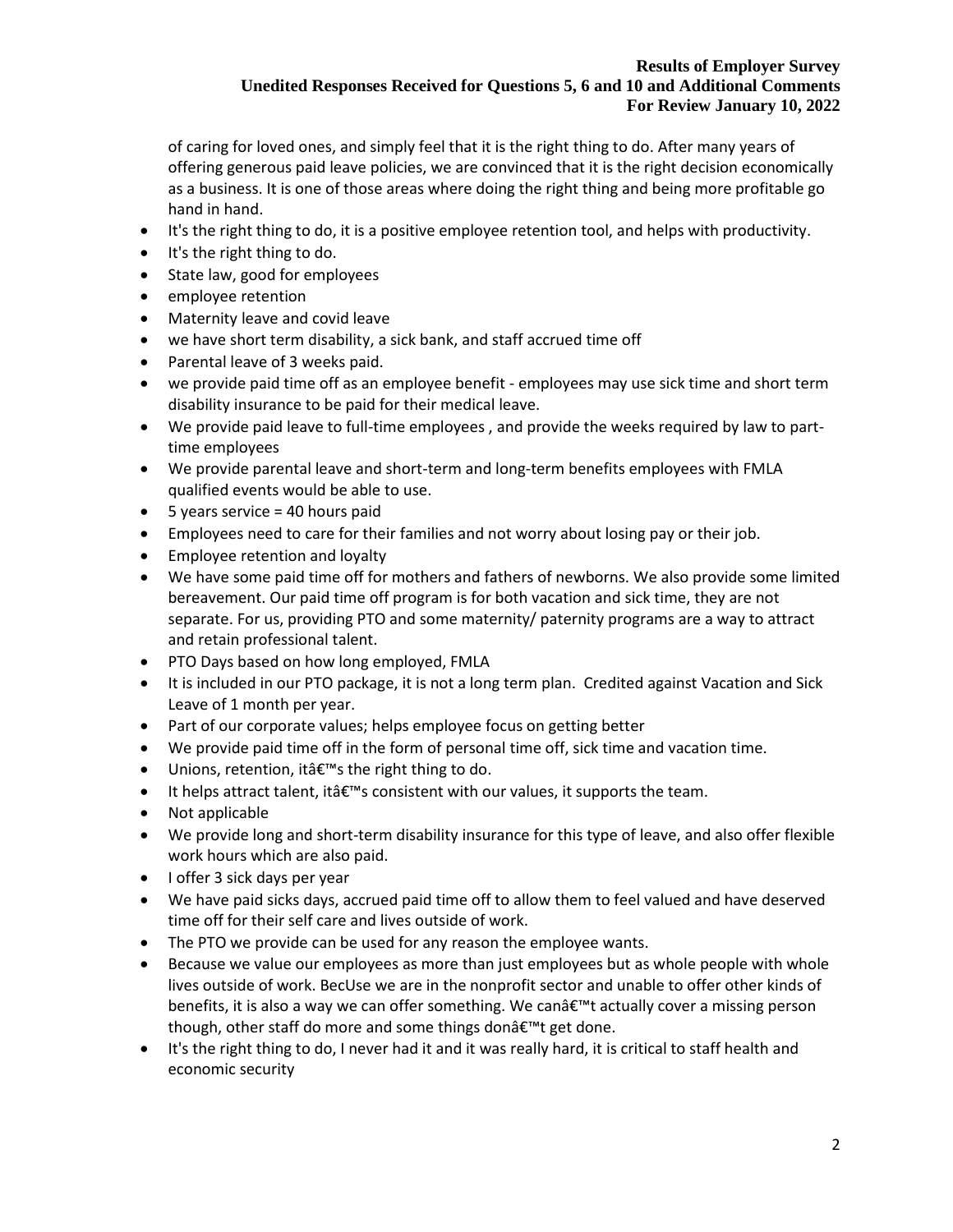# **6. If you do not currently provide paid time off for family and medical leave to your employees, please describe the factors for why you do not? (47 responses)**

- we are too small. the current minimum wage and paid time off policies are already greatly straining the viability of our business.
- Still in startup phase and currently canâ€<sup>™</sup>t afford it but we are actively working to be able to offer it to our employees in the next few years.
- NA
- I'm a one-woman business. When I'm not working, there is no income. I'd love to have family and medical leave.
- As a small business we do not have the monetary resources to pay them, pay the taxes as well as pay another worker to cover their work while they are out.
- too costly and we cannot have positions unfilled. we are a small business.
- $\bullet$  N/A
- We have a 401K plan with a loan provision that allows employees to borrow against their own money for family/health emergencies.
- Not enough revenue to justify paying for medical leave. We still have to hire someone to replace the person leaving. Oftentimes that is existing staff and requires we pay overtime.
- As stated above, we already incur very high costs to provide all the benefits that are stated above. The other side of this coin is that every time an employee is out for any leave, we have to fill their position and pay someone over time to fill in on their shift. We already budget each year for extra employees each year so we have enough employees to fill all the vacations, sick leave, STD, etc they need. Additional days off for a mandatory paid FMLA just creates greater financial hardship for our company. The costs continue to rise and at some point companies will be dealt the straw that breaks the camels back, as they say. We need to let companies compete for labor and stop dictating the way we have to operate before businesses can't afford to operate in Maine. The reasons below in question 8 would almost all qualify for STD and/or parental leave for birth/adoption and be paid time off under STD. That is the competitive advantage we need to let businesses decide.
- Can't afford it. With the pandemic we have lost a third of our revenue now and are already paying the Earn Benefit Time mandated by the State.
- Again- I changed the days to personal because of the abuse
- We only get paid when we bill hours to our clients, so if someone is not working we are not earning any money.
- if we could afford to, I would love for us to be able to fully cover the costs of 12 weeks of leave for employees due to sick leave for themselves or caring for a family member
- We've already have PTO forced upon us to accelerate paid leave for our employees. Now we have to offer something else? FMLA does not apply to small businesses and it is unpaid. Why does maine want to make small businesses now to paid leave, more than large businesses have to for FMLA? For pregnancy leave, there is the option for short term disability insurance, but people don't take advantage of that. Who is monitoritng the actual truth that a family member needs care or medical assitance? Opens it up to a lot of paid, non working citizens and we're now encouraing them to lie by having them claim a family member is sick or hell we're encouraging employees to claim family members have domestic violence experiences so they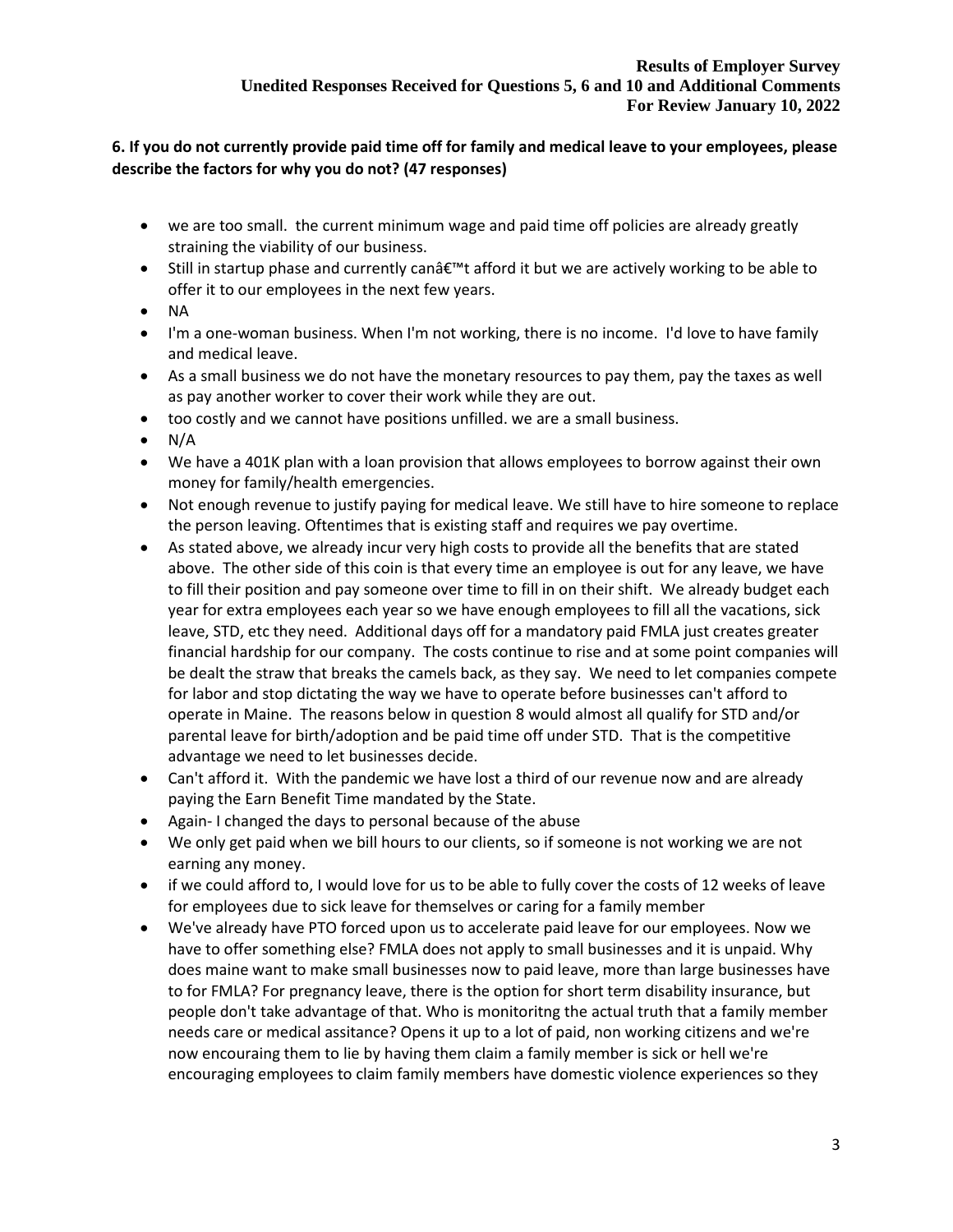can take paid non working time? So my sister is in an abusive relationship and now I get paid not to work? What? Why do we have to kill small business with more costs? So silly!

- We are a primarily a hospitality company, paid time off is too expensive
- It would be difficult to keep my business going with people taking all this paid leave. Financially and staffing wise.
- $\bullet$  N/A
- We provide parental leave and short-term and long-term disability benefits. Qualified absences not falling under our benefits would be unpaid and employee has PTO benefits they can use.
- We offer paid time off that can be used for vacation, sick and personal time off.
- We are not able to afford both losing people for an extended amount of time nor the cost.
- We provide PTO to be used for any personal or family issues. It is not for just one purpose.
- I own an independent restaurant. The margins in all restaurants but especially independent restaurants are not great. The State of Maine's law requiring me to pay employees paid time off is a hardship. The minimum wage increase just adds to that burden. I am liberal and believe in providing this kind of benefit if it is affordable. Nevertheless, I like to be able to make the choice and not be forced by the government. Maine is going to end up with all chains/franchises in Franklin County because they are going to be the only restaurants who can afford these mandates.
- $\bullet$  N/A
- Too expensive
- They are all contractors that work 1-2 hours a week
- No funds available to do so
- It is too expensive to pay someone over an extended period of time who is not working. We would have to hire a replacement person making one of them redundant upon return
- Because itâ€<sup>™</sup>s just me I donâ€<sup>™</sup>t have employees
- NA
- While we don't have an official PFML policy right now we are a young business that's not turning a profit yet - we do try and work with our employees to make sure they have the necessary time off without a significant loss of wages. If we were financially more sound, we would love to ensure our employees had paid family + medical leave.
- Can not afford it. Depends upon the circumstance.
- expense and very small organization
- No tax benefit
- When I have employees on payroll, I do not provide such leave, because the bidding market for my services are very tight (construction and remodeling). I give as close a bid as I can, and get some jobs, do not get others, so I know when I am in the correct price range. People want the best product I can deliver, at the lowest price I can keep my business afloat. These consumers are not interested in paying 5% or 10% more so some of my employees can have paid time off.
- Not applicable: I have no employees
- Our employees are subcontractors and we do not offer benefits
- Cost and impact on business operations. Lost hours in a small business is difficult
- Almost all my employees are part-time.
- We are a small non profit and can not afford to pay it. We do offer PTO and staff can use that, they get 3.5 weeks a year.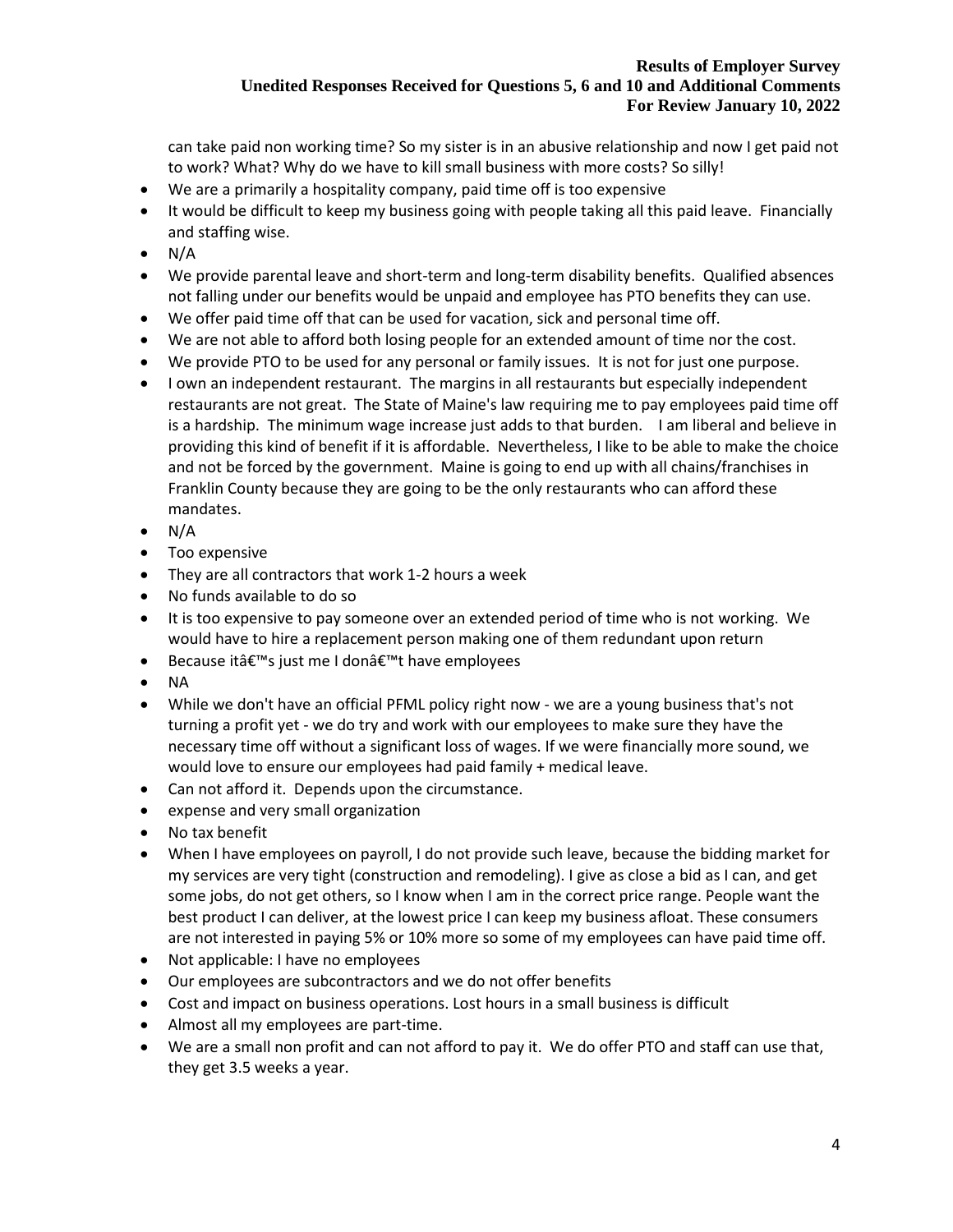- We cannot afford it being a ratio business I have to pay someone else to cover the spot to be able to care for the kids. I am cannot charge parents more to pay two people.
- My childcare business could not afford to pay employees which they are out as we would have to hire someone else to replace them.
- I do not have enough people working to cover the childcare ratio need.
- Not affordable we have to pay subs to cover staff child ratios
- NA
- I can not operate with out them being a small business and do not have the funds to pay people if I cannot operate.
- Cost, finding someone to cover, ratios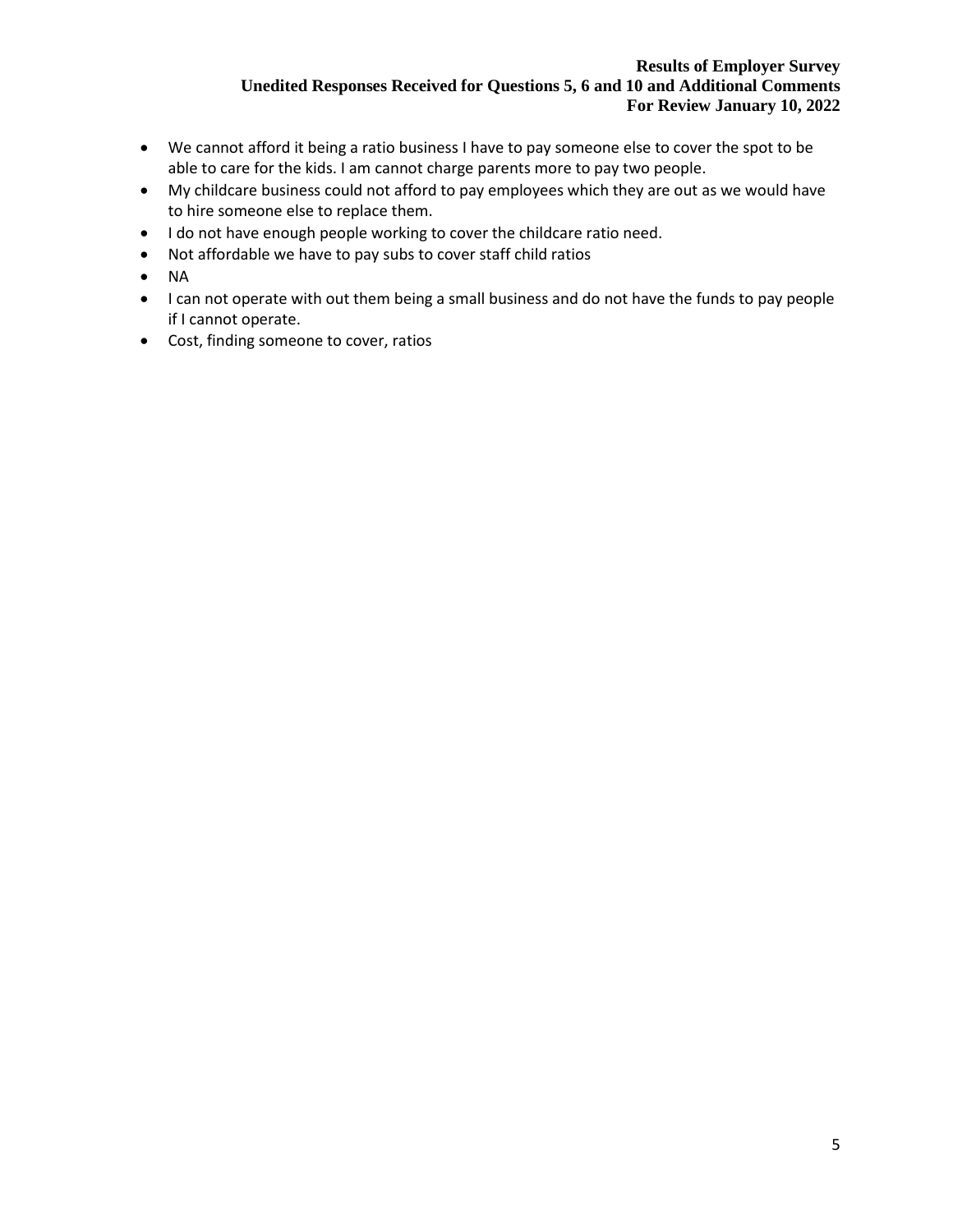# **10. Tell us more about your experiences in addressing these life events of your employees and how it may have affected your business. (43 responses)**

- we are a sandwich shop. If an employee is out of work, we have to try and bring another employee in.
- We $\hat{a} \in \mathbb{N}$  we always allowed unpaid leave to employees while protecting their job but really wish it could have been paid.
- One of my employees was hired right before the lockdown, and then she and her whole family contracted covid. She was unable to work and had not accrued any paid time off. I could not possibly make up the difference for someone who had literally never even worked 1 day before the lockdown and she ended up quitting. I was really sad to lose her but there was no way I could have paid her what she needed to make for that whole time.
- Employees have been respectful of the policy and appreciative that we have their back when they need it.
- It is a positive for our business, as employees are able to care for themselves and their families.
- The challenge is when an employee needs a longer term leave (i.e. >4 weeks). No problem holding the job, but there are follow-on effects for the remainder of the team. We try to get as many people to full time (with health/dental/vision benefits, 401k, etc.) as we can, but that does make it challenging to ask others to cover for someone who needs to go out for a long time.
- Our employees use their PTO for life events. If they are pregnant, they save up PTO. If it is an unexpected emergency, they use their PTO and if they do not have enough, they can go into the negative and use unearned PTO.
- We provide a generous benefit package that meets most of the needs listed but may not meet all, depending on the specific situation and amount of time off required.
- We are a small crew and when someone needs to take care of family matters, we rally to support them and take up the slack of their absence. we fully support these matters but we have an excellent pto program including vacation and sick (pto) days. However, we simply cannot afford to provide an UNLIMITED pay structure for however long it takes.
- The availability of PTO has been a significant factor in recruiting and retaining our workforce
- Our company provides extremely cost effective short term disability insurance and a 401K plan with a loan provision. Additionally, we are very flexible with employees who are in family crisis. We don't believe that a mandatory government program is the answer as it will "tax" all, even those that don't need this benefit. Make it optional with initial hire and once/year open enrollment period like other insurances. Then you will eliminate abuse and also see if people really value it. If they do, they will pay for it.
- New entitlements create new expectations and more costs for the employer. Older employees understood this and in the past could expect significant increases in their pay. New employees expect much more and don't want to work as hard as their older peers. This clash is bringing this businessman to the point of closing up a 50 year family business.
- Please reference my answer to question 6. We have to stop having more costly programs created for both the employer and employee.
- We typically try to work with our employees to allow them the time needed, whether paid or unpaid because we recognize the importance of work/family balance, but in the past it was typically unpaid which caused hardship for some employees, which in some cases left to dissatisfaction or loss of the employ, though we try to work with them to mitigate this.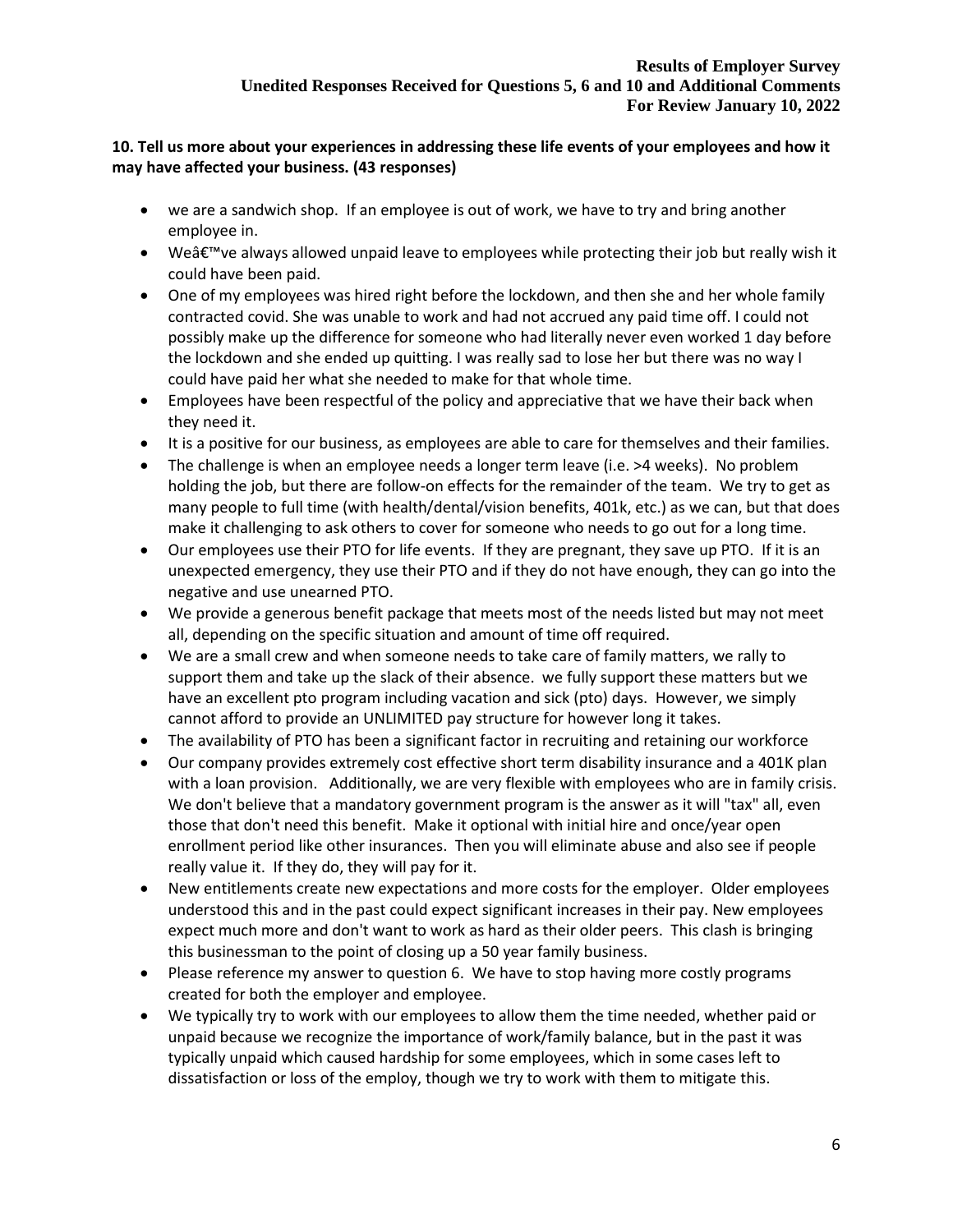- In the past when we had 4x as many employees, covering for FMLA was not as difficult to manage. Now, every absence is noticed and can be a hardship.
- We have always worked with our employees to give them whatever time they need off, for any reason. We have given employees options to sign up for AFLAC and some have used their disability policy.
- We do have per diem staff that have had to take time off because of being sick and it was unpaid. The issue for us with per diem staff is they work in the home and we get reimbursed for their time. If they are not in the home working we don't get reimbursed. So if we are paying them to be off and a replacement to work those ours, the amount we get reimbursed for those hours doesn't cover us paying both those workers so for that time we lose money. We would love to offer our per diem home care staff more paid time off. The reimbursement rate doesn't allow for that benefit. It's not sustainable, we would go out of business. It's cheaper for someone to remain at home and receive care than going into a nursing home. Yet home care isn't funded the way it should be.
- MOst employees have weeks of paid vacation plus the personal days and they plan ahead
- Having been in business for more than 100 years and now having over 60 employees, we have seen many different types of situations. We have built a culture in which it is accepted that coworkers may need to be out of work due to illness or other life events, that this business will offer generous paid leave, and it is expected that colleagues will help out if at all possible. Recognizing that our business is made up of real people who cannot simply choose to ignore what is going on outside of work has made employees feel more supported and loyal. We have had a number of employees who went through difficult times but were able to come back and be significant contributors for many years. By offering reasonable paid leave and short term disability benefits, we have retained talented and experienced employees that we might otherwise have lost. In the last few years, we have expanded our paid parental leave to 12 weeks for all employees and implemented a 2 week paid COVID leave policy.
- I would have also checked a box that included the option of the employee had paid leave available but couldn't take all the time they needed because the organization/company is very small and relies on employee presence to function. Basically the ideology of adequate paid leave is there, but the reality doesn't match up. And it can be pressure put on the employee by themselves, not the employer putting it on them - basically, there is no one else to do their job and the work piles up while they are gone, so the longer they are gone the harder it is to catch up when they return. Some aspect of hiring temporary workers to maintain capacity at small orgs, while still compensating the employee on leave is a key component of successful paid leave systems in economies like Maine's where small businesses/organizations are the norm.
- We follow FMLA (state and federal), we also have company paid Short Term Disability and we allow employees time away for life events, if they have PTO they use it if not we put them on unpaid LOA
- we have always tried to accommodate our employees' needs it can be difficult leaving positions vacant for extended periods of time when an employee is on leave but we usually make it work.
- We have not had any emergencies lasting longer than a week, but we do our best to provide paid time off. After 2 weeks, we would need to place an employee on unpaid leave.
- Generous time and time beyond the FMLA is allowed. With our paid leave benefits, it is rare that an employee goes unpaid during a qualified FMLA absence.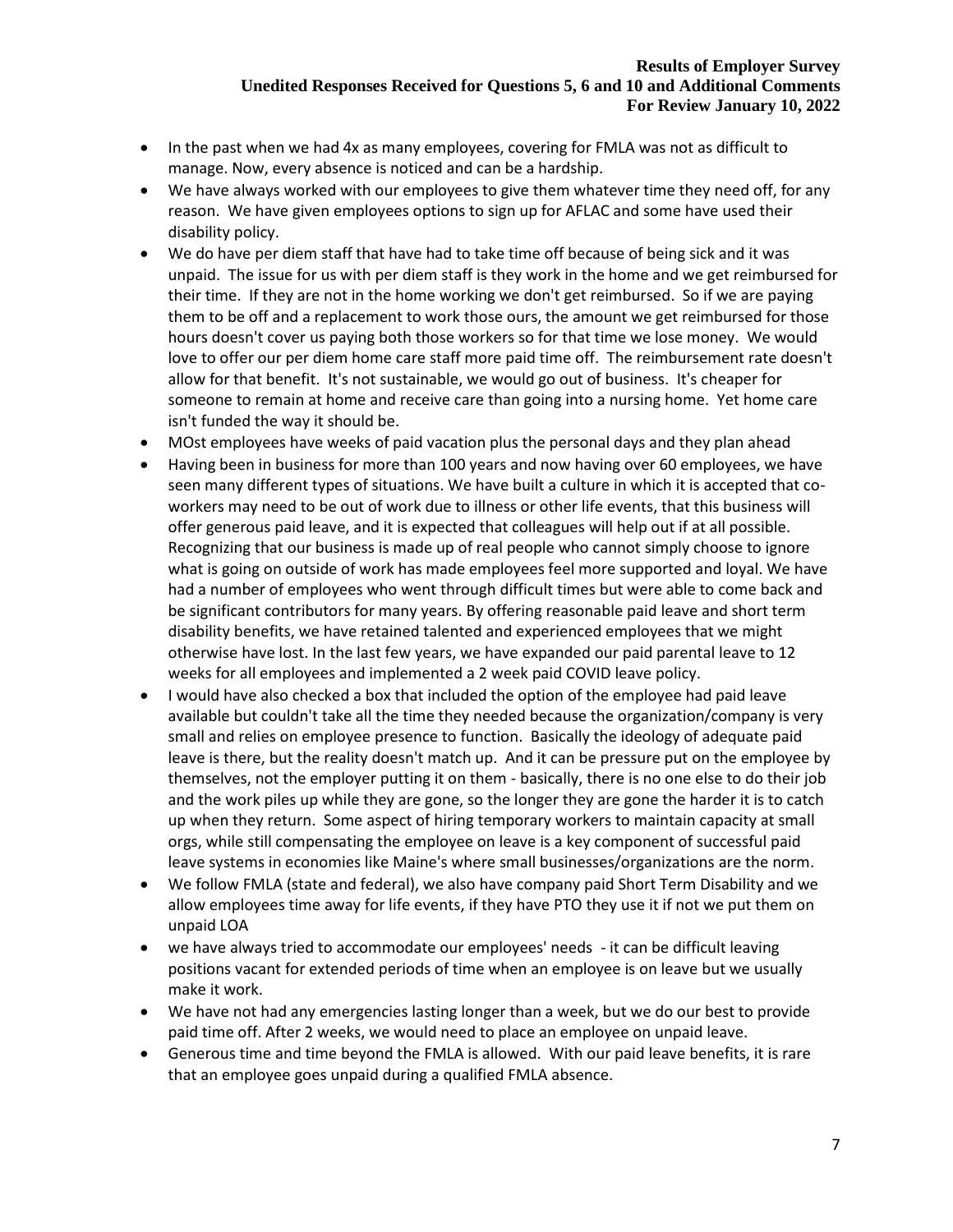- We do our best to support our employees in whatever way we can. We have given additional paid time off on a case-by-case basis.
- We have made accommodations in work duties for a few staff members that were injured but still able to work, but with such a small staff, the impact of someone being out for an extended time or unable to perform their tasks puts a hardship on the company. We offer two weeks of parental leave and PTO, but nothing else.
- Restaurant employees are not typical employees. Speaking from my experience of owning a restaurant, they are a valued part of the team but many of them have health issues both physical and mental and family situations that require them to take unplanned time. This is very challenging when you have to have people show up in order to operate your business. I have not chosen to overstaff because my staff want full time hours in both the summer and winter. It works fine until someone calls out due to some sickness or family emergency. Unfortunately that happens often. If they were to get paid to take this time off, the situation would be even more dire.
- It allowed retention of good employees and had a negligible impact on payroll as fellow employees were able to cover the absent employees duties. It also brought employees closer together, feeling they were making a difference and the company/staff would do the same for them too.
- I do offer normal sick pay up to 10 days paid. There simply are no funds available for extended leave for care of other family members.
- We have worked with our employees on a case by case basis. We have been able to work with employees who are fair to the company as well. Never been a problem.
- The employee appreciated the ability to take the time off and be paid; sometimes hard to get all the work done - might require OT from co-workers
- In 2020 the spouse of one of our employees contracted COVID, and that employee was exposed and later tested positive - because of an EIDL loan, we were able to provide that employee with some compensation to cover his time away (which was great, because his spouse received no compensation for their time away). Another employee was sick his first week in a salaried position - we still paid him because we know his value to us is worth that, but if it happened not in the high season, that would have been really difficult to do.
- Less income for the business
- We need paid family leave to be a part of our culture and I trust legislators who understand systems in place and needed in the future to make it happen . Especially for small employers like I have been in the past, it can $\hat{\sigma}^{\text{m}}$ t be left up entirely to the employer to fund . That will lead to practical unconscious or conscious hiring practice that will fuel further discrimination in assessing pre employment risks of hiring someone that is more likely yo need paid time off !
- Typically, my employees are well paid and it is up to them to budget their money for life events. I could pay them less and I can budget said monies for life events, but most prefer to receive the money and pocket it if no life events occur. Thus the answer to the next question.
- We currently offer paid leave  $\hat{\epsilon}^{\dagger}$  but because I at  $\epsilon^{\dagger}$  we seen how hard it is to support staff when they donâ€<sup>™</sup>t have access to paid time away.
- We have provided basic sick time , comp time as well as admin time to help as much as possible without impact to employees income
- It's tough when we have such a small business. If someone is out, then someone else has to come in when they weren't scheduled. I don't have a lot of people to spread the extra work over.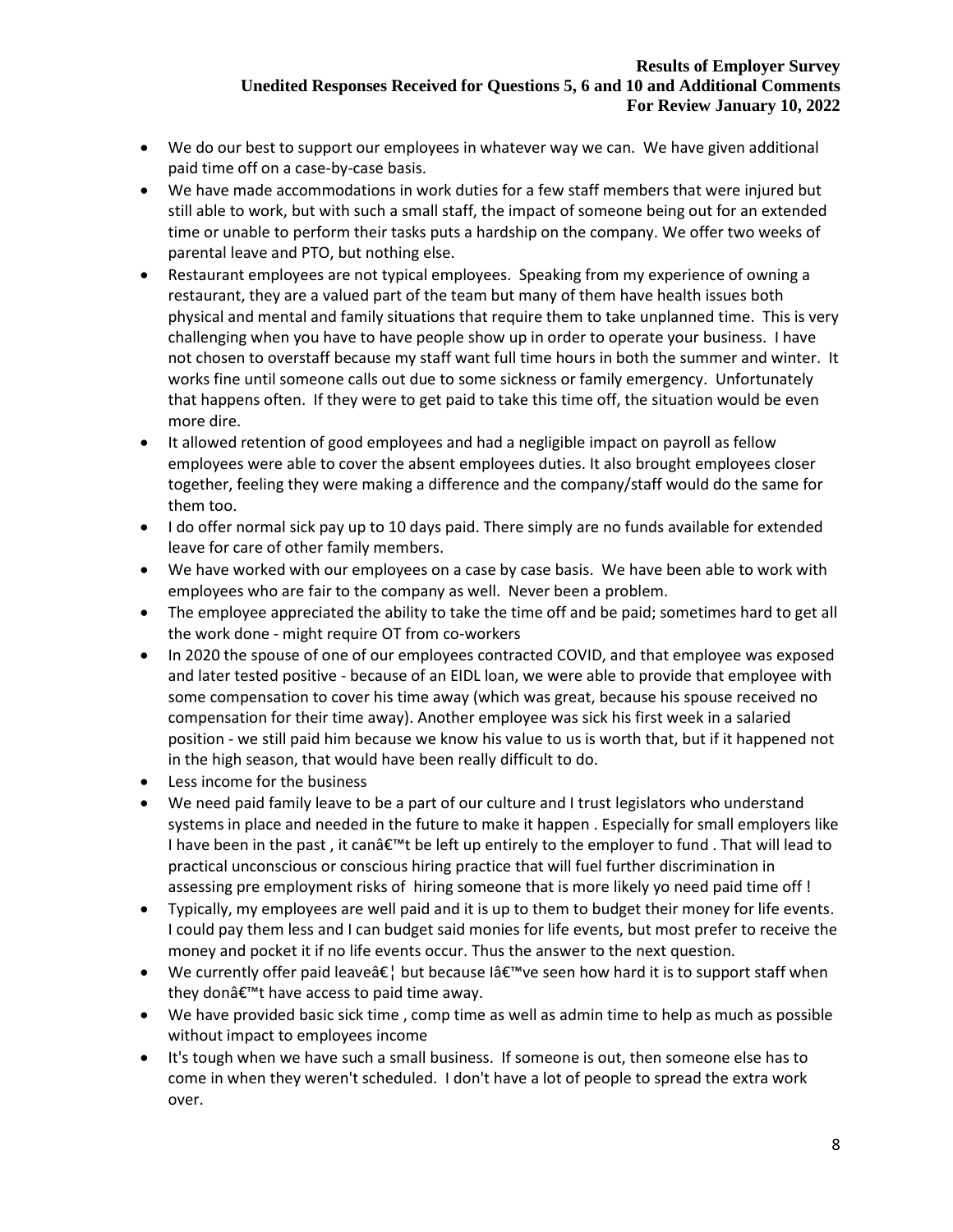- I was more than willing to give them as much time as needed but unfortunately they could only go so long without pay after they used up their PTO. The maternity leave they were able to get paid through AFLAC.
- Currently I have access to the childcare stabilization grant so I was able to provide partial pay for an employee who was out sick with Covid-19
- It was a struggle to find staffing and coverage for those who needed time of during this time of living through a pandemic, we were often left short staffed.
- Employees being out is hard and sometimes makes staying open impossible if I donâ $\epsilon_{\text{int}}$  gave
- For the most part, the PTO we provide has allowed staff to take both personal and medical time to care for themselves and family. We have had one or two instances of staff having family or health issues unrelated to work that require them to be away from work for months at a time. When it worked we were able to provide part-time work to those who needed to make the switch, but have also allowed staff to go on unpaid extended time off where their job is held for them until their family issue is resolved. It had left us short-staffed and taxed other staff as we are a seasonal business and cannot just replace people willy-nilly, but given that people were dealing with significant issues that were more important than work, we made due. I would LOVE to pay into an insurance policy that would let us provide income to staff for extended leaves, as our business can be flexible to hold jobs, but cannot afford to pay people for months and months when they are not working.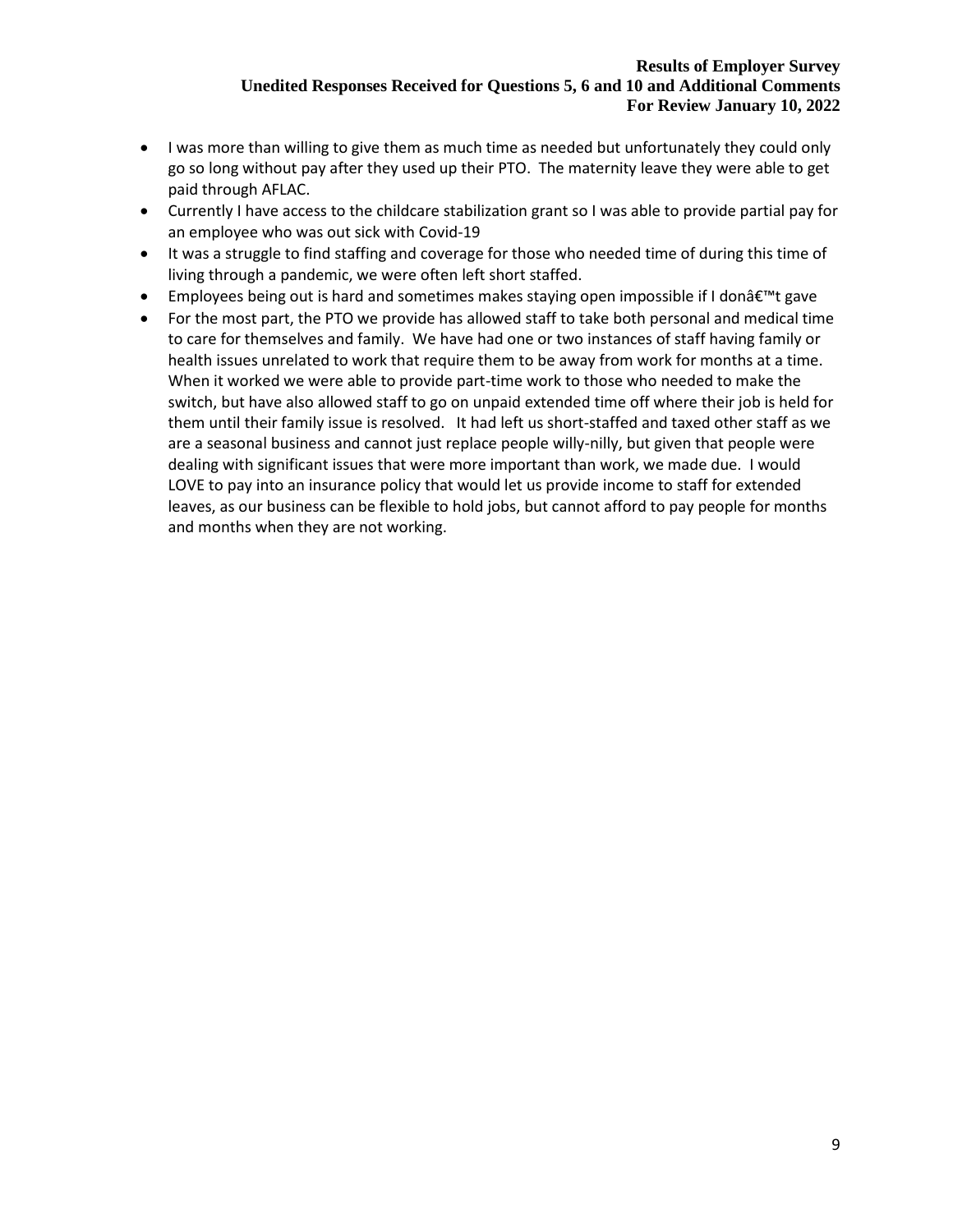## **PLEASE PROVIDE ANY ADDITIONAL COMMENTS YOU WOULD LIKE TO SHARE (37 responses)**

- We are "not willing to contribute" because there is not money available to do so. We are already severely strapped being forced to pay paid time off to all staff - even part time, even teens...and the minimum wage is also killing us. We had small profit margins to start with and we paid people fairly (shift leaders and managers were given PTO) for 23 years but recent years have made it near impossible to keep going.We think Maine wants to rid the state of small business owners.
- I feel pretty strongly that the government should be involved in paid time off. As an employer, I am very willing to give people accrued paid time off as a benefit, and I'm willing to contribute the percentages discussed to a fund for paid time off. However, I can't afford to give any paid time off that would have a huge impact on people's ability to stay home with a sick loved one or a baby realistic lady needs her mother for far longer than 2 or 6 or 12 weeks. So, I strongly feel that the government should be involved in paying a large percentage of their wages for as much as a year off from work.
- We are registered to do business in multiple states including DC, New York, and Massachusetts that all require PFML policies. As an employer we cover the full cost of the program as a benefit to employees. And we cover all employees in other states to ensure equal access to benefits. I think it's important to mandate a policy, a federal policy would make our lives a lot easier, but a state policy is the next best option. I think it's critical to provide employers with the option to pay the full cost (like in Massachusetts) because it gives employers the option of a competitive advantage by offering that as a benefit.
- We currently provide short-term disability insurance and pay those amounts, which gives employees a way to secure paid leave without placing an undue burden on the business. However you proceed, please make sure things are fair between those who already provide leave and don't leave those of us who are doing the right thing in a bad spot while helping our competitors - who do not follow the same ethos -- jump ahead of us. I'd rather see a UBI instead of a specific paid leave program.
- We provide a lot of benefits to our employees. We offer matching retirement, generous PTO, contributions to health insurance in addition to positive workplace that really allows employees to have work/life balance. We cannot afford to pay for medical leave. As it is we are just getting by. If this is enacted, we would dramatically shift how we do business and this would, ultimately, mean that our employees would have to work harder/more hours (most choose to work 32-36 hours so that they can be home with their family more) to pay for the benefit. We are concerned that those in favor of this measure do not understand that it has to be paid for somehow AND that a business is also out an employee and needs to staff the position to continue to function-this is very difficult, especially now.
- small businesses will not be able to afford to contribute to this. More importantly, small businesses need to be able to hire replacement staff and cannot hold positions open for 12 weeks. That could crush a business!
- this needs funding out of the general fund and not as a burden to business. this burden is simply going to be taken away from what funds we have available for payroll (meaning they are not already there to be tapped into)
- Do Not support this additional goverment program. Will be abused by many. Do understand that a few will legiitimately benefit, but let them optionally enroll.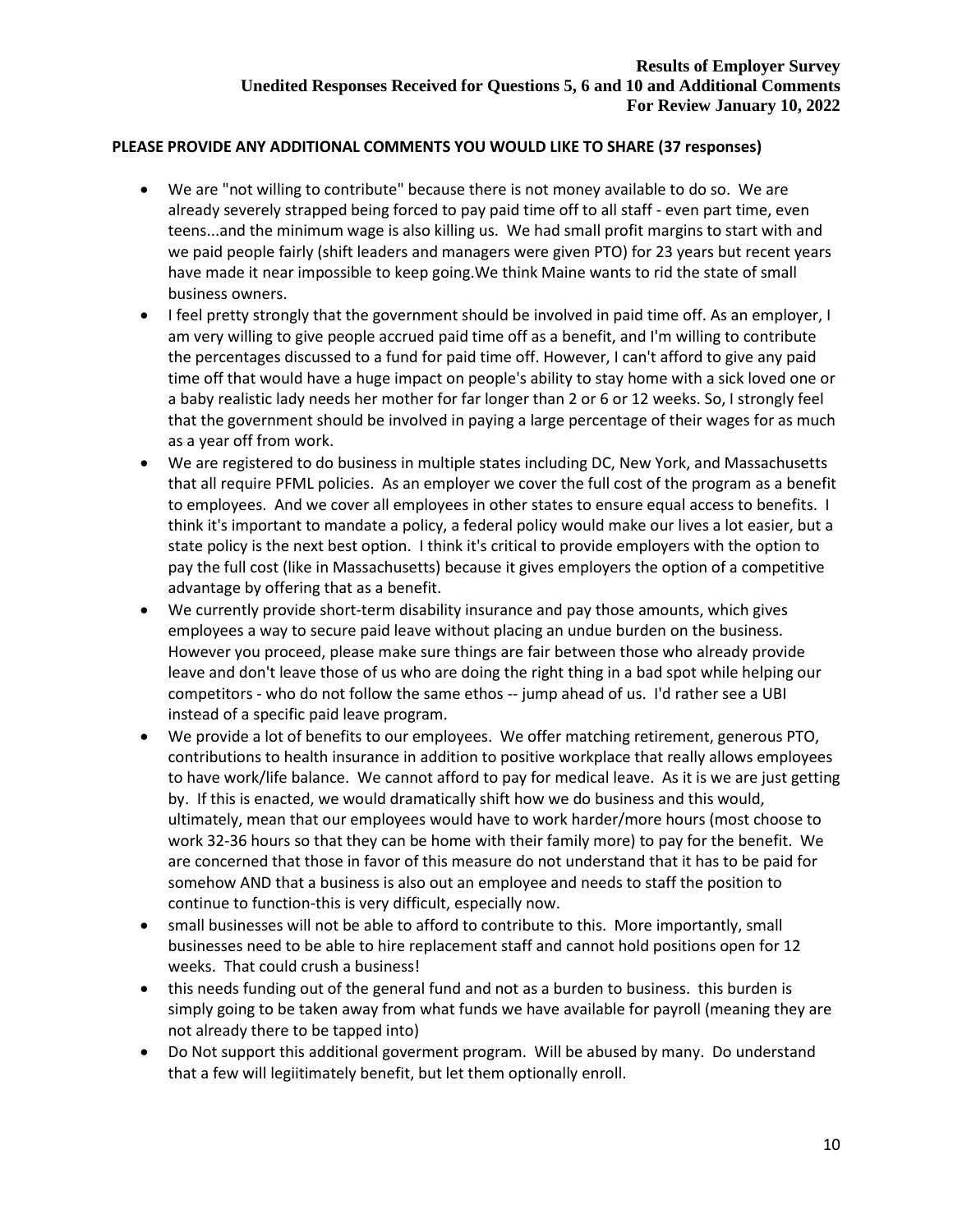- Don't create more entitlements! Aroostook County is still on its knees and doesn't need another "feel good program promoted by people who have little experience in running a business, making payroll and paying the numerous taxes and fees already burdening small business.
- I really hope that Maine does not create another mandated program for paid FMLA. Thank you for allowing us to provide feedback to your commission.
- Businesses are struggling to make ends meet, adding another cost for payroll would be crippling. There are many jobs that provide these benefits, I believe it should remain a benefit, not another mandate.
- We would need an increase from the State for reimbursement to be able to afford it.
- It's very difficult for small non-profits to keep up with the increase in minimum wage, the expected wage of employees and the paid time off benefit need, with no increase in funding. Something has to give.
- WHY CREATE A PROBLEM???
- As an employer who offers generous paid leave benefits, we are convinced that this should be universal. However, we don't think that the burden should be carried by just the forwardthinking businesses. Any new system should fairly allocate the costs among businesses or taxpayers. Another way to say it is that I would be disappointed if other businesses got the benefits of a paid leave system without paying a fair share to support it.
- If we contribute to this it could have a negative impact on what we offer for our existing benefits, as well as wages. Though the concept is a good one, I would hope it is well thought out, please understand the impact of the abuse of the program to employers. We already are dealing with staff shortages, continued quarantines of COVID, people not showing up. We offer leaves, PTO, STD, LTD.
- Lets not add more small business costs. How many small businesses have closed? We're on the border of NH, should we just move cause we just had PTO put into affect, our minimum wage is almost double NH's and now we're going to do paid leave. Soon Maine will be a great place to live with all these benefits. Unfortunately, there won't be small businesses left to employ anyone. Everyone complains about big companies and out of towners coming in. Unfortunately, that's all that's affordable for businesses. At best they can establish themselves elsewhere and then have an outpost in Maine. It's apparently not a place to start a business. I can't imagine how many of my employees will need to take a leave of absence to rescue a relative in a "domestic violence" situation over the Fourth of July weekend which is our busiest of the year! Or heck, I bet a lot will have "surgeries" scheduled on the holiday as well!
- If my employees have legitimate issues, I would most certainly work with them. I am not willing to pay employees who would take advantage of this benefit and how would I repay the ones who don't use it. They would lose. No employee is more deserving of paid time off than another. They are all important.
- I think private employers should be able to manage their own programs we offer sick time, personal time, vacation time, short and long term disability insurance. Adding the state into the equation will only add a further level of complexity for us and our employees. If the state wanted to work with companies that don't provide any paid leave, fine, but please allow the companies doing the right thing to manage our programs appropriately.
- We do not have the budget to contribute, but I would like to be able to.
- Don't overlook the employers already providing generous paid benefits. A great deal of employees know how to work FMLA and abuse it. Our generous benefits are great for those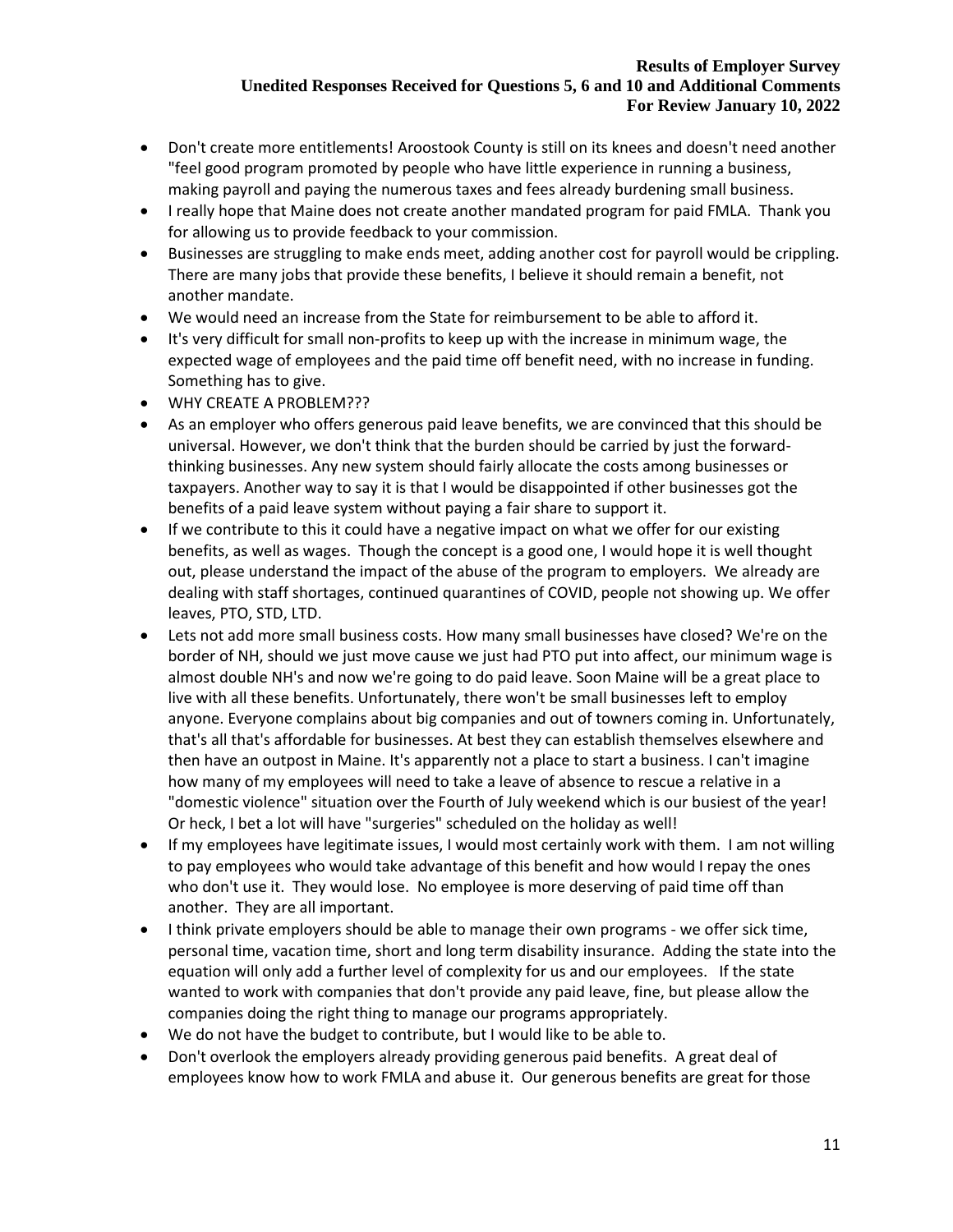who truly need them, but have certainly been abused by some. We have seen doctors providing notes based on what the employee wants equating to keeping them out longer.

- Government intervention is absurd. As an employer, I take care of my employees myself
- THanks for asking!
- If you treat employees as you would your family, it pays multiple different dividends across the company.
- The workers comp rates are a big disincentive to hire people. In my profession they are around 20% of pay. For what you get, that is way too much.
- We have had very good success managing it ourselves and considering the circumstances as they arise. A programmatic approach will likely lead to abuse as it has with several other government programs. It is likely to affect employment and recruiting decisions that may lead to undesired outcomes particularly for the older workforce who are more likely to longer term illness.
- As a company we want to grow to the place where we can offer "perks" like PFML and it kind of ridiculous the US is one of the only countries that doesn't offer parental leave ... Maine needs to entice young people and new businesses and something that helped employers, the selfemployed, and employees would be a little step toward that.
- Please design and pass a paid family leave with our business as well as individual (& communal tax burden ) each slightly increased ( including larger tax on large employers and so called large  $\hat{\mathbf{a}} \in \mathbb{C}$  are non profits  $\hat{\mathbf{a}} \in \mathbb{C}$  like health systems that use money that could fund this to pay their executives exorbitantly. 1/8 of these high wage earners incomes or bonuses could be taxed amounts that would be a healthy funding level for paid family leave for all . I have such a family member , and he is quite willing to contribute , seeing the inequity in his being able to fund his wife $\hat{\mathsf{a}} \in \mathbb{N}$ s own extended family leave, when others working very hard, can not . He & I both support graduate tax to achieve this for a forward thinking MAINE . Itâ€<sup>™</sup>s too long in coming and a step to support healthier families & thus a healthier Maine community at large . Thank you
- Public sector jobs have it easier when providing paid leave for... whatever. They just budget it and pass it on by way of tax increases. Private sector jobs are somewhat different. Again, using building construction, it would likely add 5 to 10% to the cost of a new home to provide paid leave. Many home buyers are not willing to pay carpenters to take time off, and see no added value in their home, say crown molding in the dining room. Buildings need to come in under cost, in a tight bidding market. Factoring such increases into the cost may not work so well.
- I apologize I was unable to answer most of these questions as I'm self-employed and have never had any employees.
- The benefit should be somewhat tied to income level of family. Perhaps begin the program for lower income families first
- This would hurt both my employees and my business to enact this fund.
- The childcare industry will need changes to its funding structure to be able to provide family leave. If it $a \in \mathbb{N}$  a requirement that employers provide this we may loose more childcare availability as employers will have to reduce staff which in turn reduces childcare spots.
- Unfortunately I pay my employees \$17/hr to keep them interested in working that I cannot afford any extra contribution for "paid time off" other than their 2 weeks vacation and 3 paid personal days. I am a family childcare provider and I am tapped barely making ends meet now.
- We would be so thrilled if the government helped pay for time off and medical leaves for business employees.